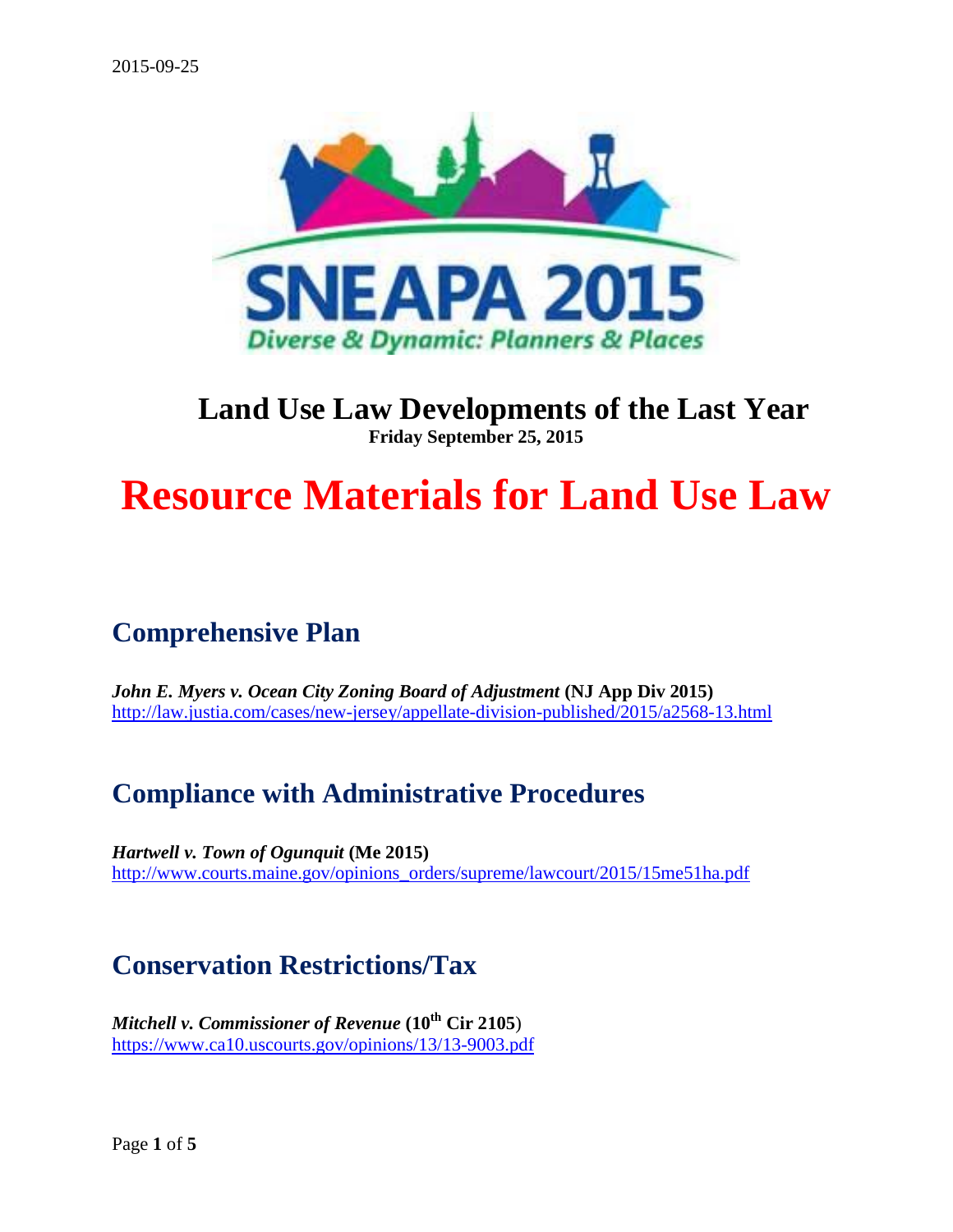### **Defamation**

*Schaecher v. Bouffault* **(Va 2015)** <http://cases.justia.com/virginia/supreme-court/2015-141480.pdf?ts=1433426616>

#### **Eminent Domain**

*Kelo v. New London* **(US 2005)** <https://www.law.cornell.edu/supct/html/04-108.ZS.html>

**Dana Berliner, Looking Back Ten Years After Kelo, 125 YALE L.J. F. 82 (2015)** <http://www.yalelawjournal.org/forum/looking-back-ten-years-after-kelo>

### **Environmental – Air Quality**

*Michigan v. Environmental Protection Agency* **(US 2015)** [http://www.supremecourt.gov/opinions/14pdf/14-46\\_bqmc.pdf](http://www.supremecourt.gov/opinions/14pdf/14-46_bqmc.pdf)

#### **Ethics**

*Grabowsky v. Township of Montclair* **(NJ 2015)** <http://law.justia.com/cases/new-jersey/supreme-court/2015/a-53-13.html>

### **Fair Housing**

*Texas Department of Health and Community Affairs v. Inclusive Communities Project* **(US 2015)** [http://www.supremecourt.gov/opinions/14pdf/13-1371\\_m64o.pdf](http://www.supremecourt.gov/opinions/14pdf/13-1371_m64o.pdf)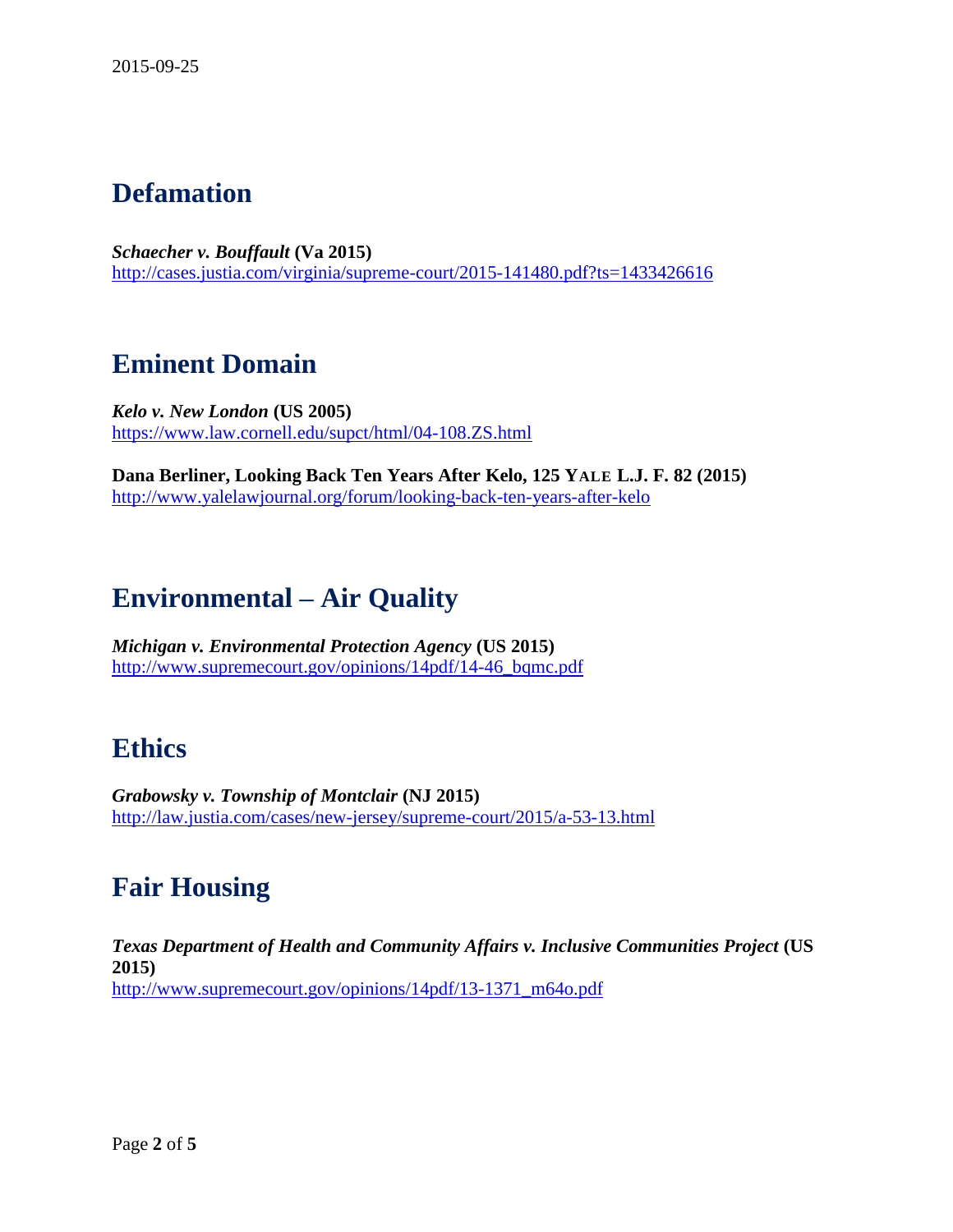# **Grandfathering**

*Palitz v. Zoning Board of Appeals of Tisbury* **(Mass App 2015)** [http://scholar.google.com/scholar\\_case?case=11900942898368718601&q=palitz+v+zoning+boa](http://scholar.google.com/scholar_case?case=11900942898368718601&q=palitz+v+zoning+board+of+tisbury&hl=en&as_sdt=4,22) [rd+of+tisbury&hl=en&as\\_sdt=4,22](http://scholar.google.com/scholar_case?case=11900942898368718601&q=palitz+v+zoning+board+of+tisbury&hl=en&as_sdt=4,22)

### **Jurisdiction**

*Drummey v. Town of Falmouth* **(Mass App 2015)** [http://scholar.google.com/scholar\\_case?case=4967178954299853776&q=drummey+v+town+of](http://scholar.google.com/scholar_case?case=4967178954299853776&q=drummey+v+town+of+falmouth&hl=en&as_sdt=4,22) [+falmouth&hl=en&as\\_sdt=4,22](http://scholar.google.com/scholar_case?case=4967178954299853776&q=drummey+v+town+of+falmouth&hl=en&as_sdt=4,22)

*Skawski v. Greenfield Investors Property Development, LLC* **(Mass App 2015)** [http://scholar.google.com/scholar\\_case?case=13089700857987985329&q=skawski+v+greenfiel](http://scholar.google.com/scholar_case?case=13089700857987985329&q=skawski+v+greenfield+investors&hl=en&as_sdt=4,22) [d+investors&hl=en&as\\_sdt=4,22](http://scholar.google.com/scholar_case?case=13089700857987985329&q=skawski+v+greenfield+investors&hl=en&as_sdt=4,22)

#### **Noise**

*Devaney v. Kilmartin* **(USDC RI 2015)** [http://www.rid.uscourts.gov/menu/judges/opinions/Sullivan/02122015\\_1-](http://www.rid.uscourts.gov/menu/judges/opinions/Sullivan/02122015_1-13CV0510L_MJS_DEVANEY_V._KILMARTIN_RR.pdf) [13CV0510L\\_MJS\\_DEVANEY\\_V.\\_KILMARTIN\\_RR.pdf](http://www.rid.uscourts.gov/menu/judges/opinions/Sullivan/02122015_1-13CV0510L_MJS_DEVANEY_V._KILMARTIN_RR.pdf)

### **Public Lands/Public Access**

*Glick v. Harvey* **(NY Sup Ct 2014)** [http://www.courts.state.ny.us/reporter//pdfs/2014/2014\\_30008.pdf](http://www.courts.state.ny.us/reporter/pdfs/2014/2014_30008.pdf)

*In the Matter of Residents for Reasonable Development et al. v. City of New York et al.* **(NY App Div 2015)** [http://law.justia.com/cases/new-york/appellate-division-first-department/2015/15094-101624-](http://law.justia.com/cases/new-york/appellate-division-first-department/2015/15094-101624-13.html) [13.html](http://law.justia.com/cases/new-york/appellate-division-first-department/2015/15094-101624-13.html)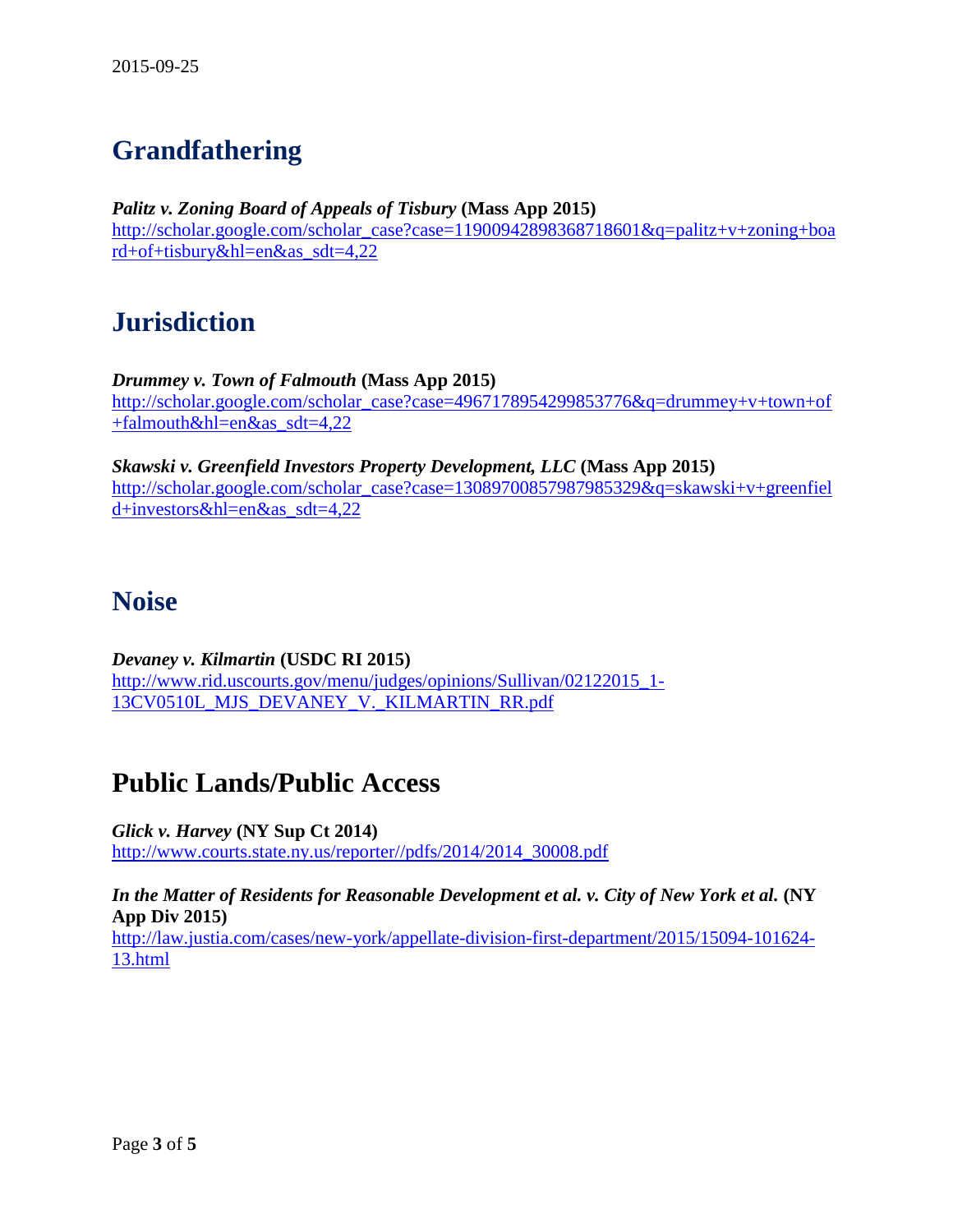### **Ripeness**

*Brost v. City of Santa Barbara* **(CA Ct App 2015)** <http://www.courts.ca.gov/opinions/nonpub/B246153.PDF>

### **RLUIPA**

*Church of Our Savior v. The City of Jacksonville* **(M.D. Fla 2014)** <http://www.adfmedia.org/files/ChurchOfOurSaviorDecision.pdf>

See, generally and frequently: [rluipa-defense@rc.com](mailto:rluipa-defense@rc.com)

### **Signs**

*Reed v. Town of Gilbert* **(US 2015)** [http://www.supremecourt.gov/opinions/14pdf/13-502\\_9olb.pdf](http://www.supremecourt.gov/opinions/14pdf/13-502_9olb.pdf)

# **Spot Zoning**

*Burton v. Glynn County* **(Ga 2015)** <http://scogblog.com/2015/07/14/released-opinions-69/>

### **Takings**

*Brost v. City of Santa Barbara* **(CA Ct App 2015)** <http://www.courts.ca.gov/opinions/nonpub/B246153.PDF>